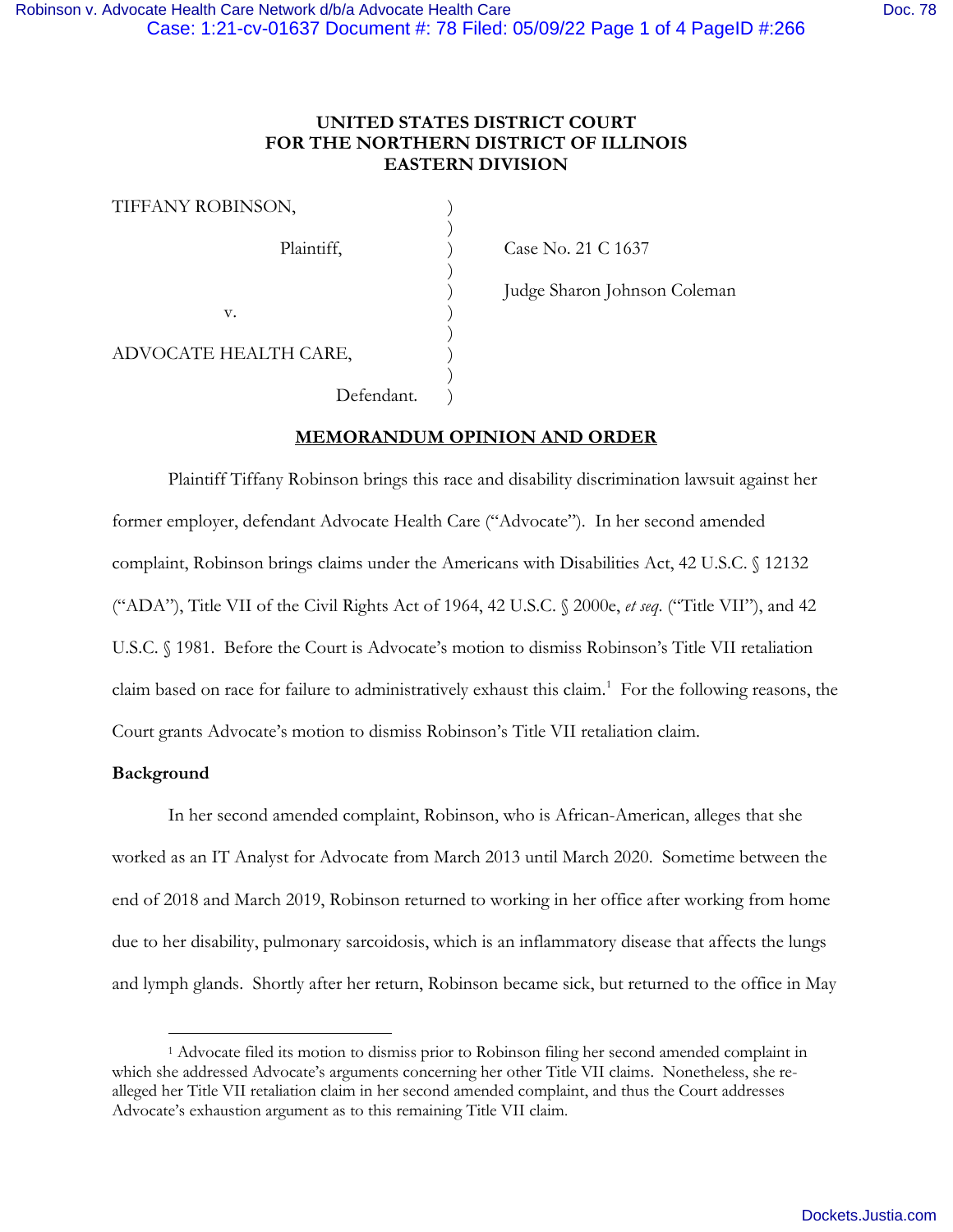### Case: 1:21-cv-01637 Document #: 78 Filed: 05/09/22 Page 2 of 4 PageID #:267

2019. Advocate placed her under medical restrictions in June 2019. During this time period, Robinson's team leader Randy Johnson said she could work from home on the days she had medical treatments.

In July 2019, Robinson's team was switched and her new supervisor was Nicole Waldoch. Robinson advised Waldoch of her need for medical treatments. Moreover, Robinson alleges that although she was switched to another team, she did not have the foundational experience for the position. Therefore, she was required to get certified in a particular system. Robinson asserts that she was unable to adequately perform the training due to her medical treatments and the pain she suffers due to her disability. Robinson discussed this issue with Waldoch and Director Robert Rischmann, after which they told her she was not a "good fit" for the new position.

Robinson reported to Human Resources that she needed a work accommodation due to her disability and the difficulty of performing on campus, after which Human Resources advised her to seek intermittent leave under the Family Medical Leave Act ("FMLA"). While Robinson was on intermittent FMLA leave, Waldoch used racially-motivated antics against Robinson by making false statements to Human Resources that Robinson was at home doing "nothing." Robinson also alleges that prior to this time period, Waldoch had called her a "coon." In early 2020, Robison applied for intermittent FMLA leave again, but her request was denied. She appealed the decision. While her appeal was pending, Advocate terminated her employment in March 2020.

On June 11, 2020, Robinson filed an EEOC charge. On her charge, she checked the boxes for disability and retaliation. In her EEOC statement, she alleged that Advocate discriminated against her due to her disability, pulmonary sarcoidosis. She further stated that Advocate terminated her employment in retaliation for requesting an accommodation. On December 29, 2020, Robinson received her right-to-sue letter from the EEOC. She filed this lawsuit on March 25, 2021.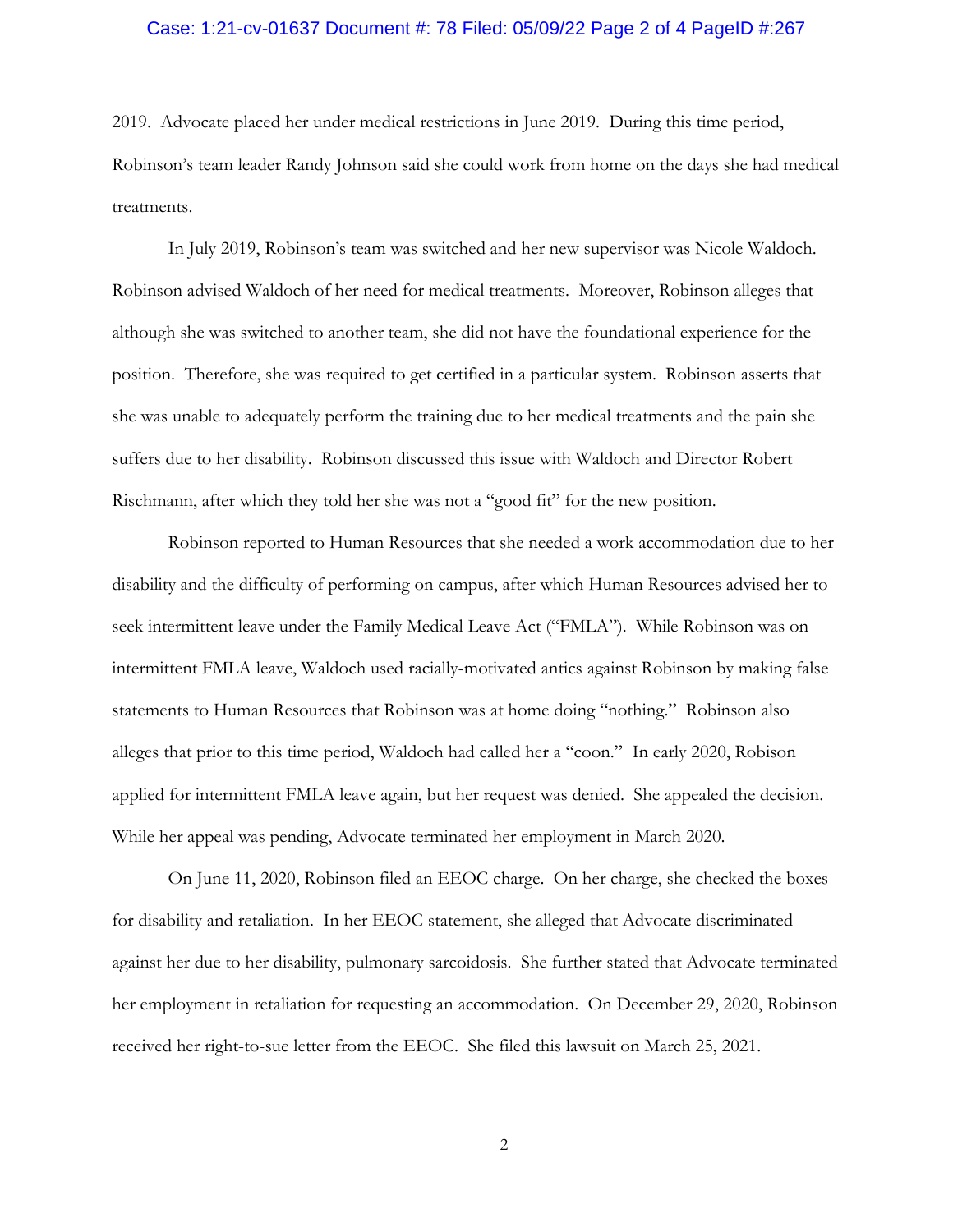### **Legal Standard**

A motion to dismiss pursuant to Rule 12(b)(6) for failure to state a claim tests the sufficiency of the complaint, not its merits. *Skinner v. Switzer*, 562 U.S. 521, 529, 131 S.Ct. 1289, 179 L.Ed.2d 233 (2011). When considering dismissal of a complaint, the Court accepts all well-pleaded factual allegations as true and draws all reasonable inferences in favor of the plaintiff. *Erickson v. Pardus*, 551 U.S. 89, 94, 127 S.Ct. 2197, 167 L.Ed.2d 1081 (2007) (per curiam). To survive a motion to dismiss, plaintiff must "state a claim for relief that is plausible on its face." *Bell Atlantic Corp. v. Twombly*, 550 U.S. 544, 570, 127 S.Ct. 1955, 167 L.Ed.2d 929 (2007).

#### **Discussion**

At issue in Advocate's motion to dismiss is whether Robinson administratively exhausted her Title VII retaliation claim based on race. "A plaintiff filing suit in federal court may bring only those claims that were included in her EEOC charge, or that are like or reasonably related to the allegations of the charge and growing out of such allegations." *Chaidez v. Ford Motor Co.,* 937 F.3d 998, 1004 (7th Cir. 2019) (citation omitted). This exhaustion requirement has two purposes: (1) it gives the employer notice of the conduct its employee is challenging; and (2) it provides the EEOC and the employer an opportunity to settle the matter outside of the courts. *Cervantes v. Ardagh Group*, 914 F.3d 560, 564 (7th Cir. 2019). Determining if the complaint and the EEOC charge contain claims that are reasonably related requires a careful examination and comparison of the charges and the complaint. *Chaidez*, 937 F.3d at 1005.

In her second amended complaint, Robinson alleges that once she was transferred to a different group and was under the supervision of Waldoch, she became a target of hostile and harassing behaviors and was subjected to adverse employment actions to which similarly situated non-African American employees were not subjected. Robinson also asserts that she was discriminated against based on her race because she engaged in the protected activity of complaining